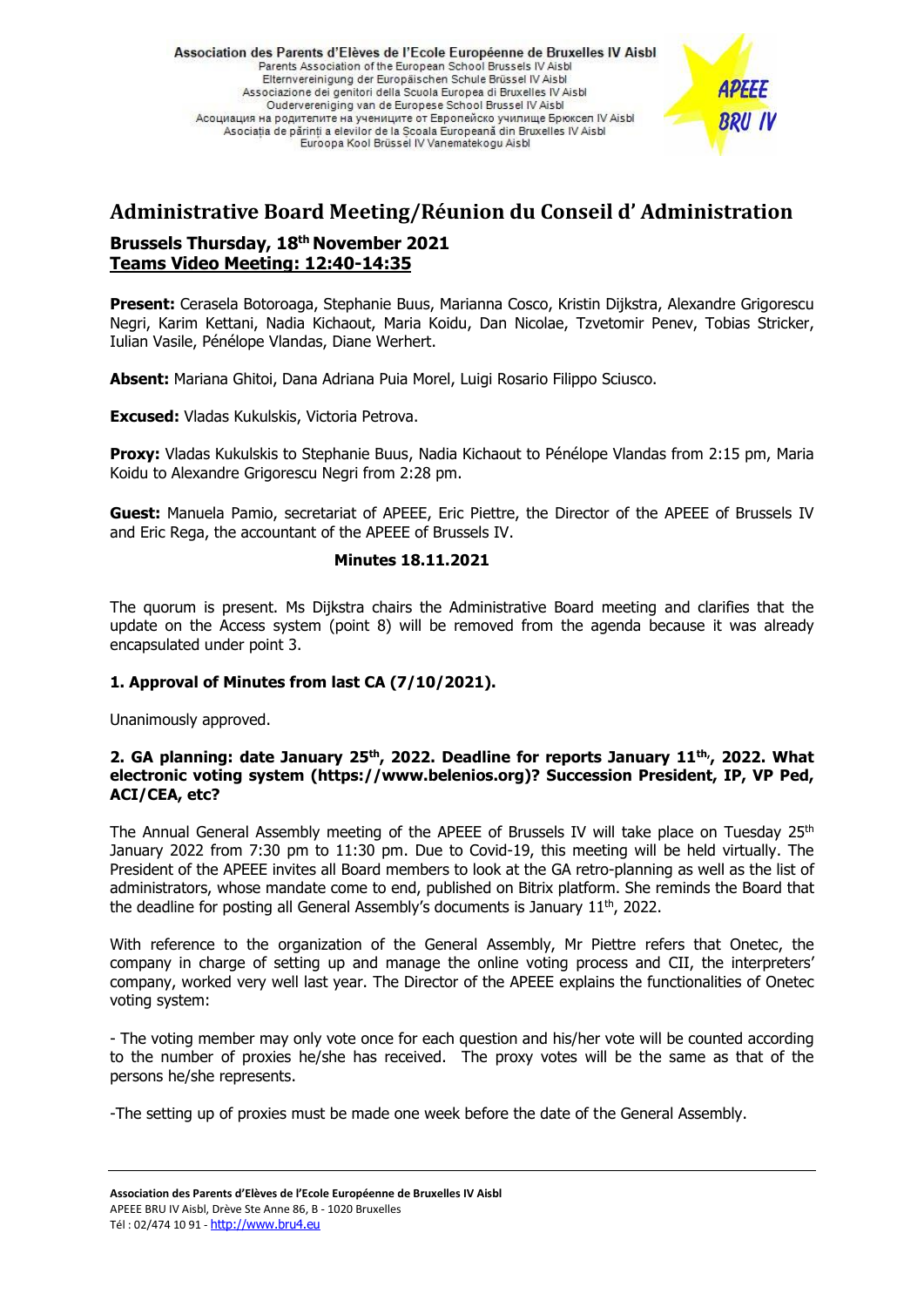Ms Dijkstra refers that if we are interested in exploring other alternatives, Uccle and Woluwe are using another voting platform, Belenios. This voting system, created by university researchers in France, works very well.

| #                   | <b>Action</b>                                                                | Owner | <b>Deadline</b>        |
|---------------------|------------------------------------------------------------------------------|-------|------------------------|
| 01 CA<br>18/11/2021 | To look at the Belenios online<br>voting system as an alternative<br>option. | ALL   | In the coming<br>weeks |

The President of the APEEE announces that there are currently 10 vacancies on the Board. She invites every Board member who is coming in the end of mandate to reflect to stand for re-election. We should have a discussion on how to reach parents in order to have new candidates. The Vice President for Pedagogical Affairs reminds that we should have in parallel an Extraordinary General Assembly meeting in order to modify our Statutes and comply with the new Code for Companies and Associations. He refers that it could be useful to include in the Statutes a provision for holding online meetings when the Covid-19 situation disappears and another one to co-opt Board members until the end of the next General Assembly in the event that an administrator resigns or leaves in the middle of the mandate. He explains that there is no legal risk in holding an Extraordinary General Assembly meeting online because we are going through a pandemic situation. It is important to certify that the quorum is reached, to clearly identify the votes and ensure that those eligible to vote have voted.

With reference to the nomination of Board members, Ms Vlandas refers that we could modify our Statutes in order to make sure that the Administrative Board represents the school better. According to her point of view, it is important that small sections are represented on the Board but also that larger sections have as well a certain number of people on the Board. She thinks that it would be good to introduce a minimum number of votes for being elected on the Board. The President of the APEEE invites any Board member interested in working on the APEEE Statutes to contact Mr Kettani, the WG coordinator. Ms Dijkstra invites the Working Group on Statutes to present a proposal regarding the revision of Statutes at the next Administrative Board meeting scheduled on 2<sup>nd</sup> December 2021. Once approved by the Board, it should be included in the General Assembly's documents.

|                     | <b>Action</b>                                                                                         | Owner         | <b>Deadline</b>        |
|---------------------|-------------------------------------------------------------------------------------------------------|---------------|------------------------|
| 02 CA<br>18/11/2021 | To contact Mr Kettani if you are<br>interested in joining the Working<br>Group on the APEEE Statutes. | Board members | In the coming<br>weeks |

| #                   | <b>Action</b>                                                                                                                                    | Owner              | <b>Deadline</b> |
|---------------------|--------------------------------------------------------------------------------------------------------------------------------------------------|--------------------|-----------------|
| 03 CA<br>18/11/2021 | To submit to the Board a proposal<br>regarding the revision of the<br>Statutes at the next<br>Administrative Board meeting (CA<br>$2/12/2021$ ). | The WG on Statutes | By 2/12/2021    |

# **3. Budget: approval by CA (vote). Update on access system. Cleaning costs in Canteen. Support from EC on losses generated by Covid, Social reserve. New APEEE accountant.**

The President of the APEEE clarifies that the APEEE budget 2021-2022 will not be voted at today's meeting, but all Board members will have the opportunity to discuss and ask questions about it. On behalf of the Treasurer, Mr Piettre presents to the Board the draft budget for the 2021-2022 school year with different scenarios. The Director of the APEEE informs the Board that there is a first version of the budget (V1) for all services based on the current figures without any price increase and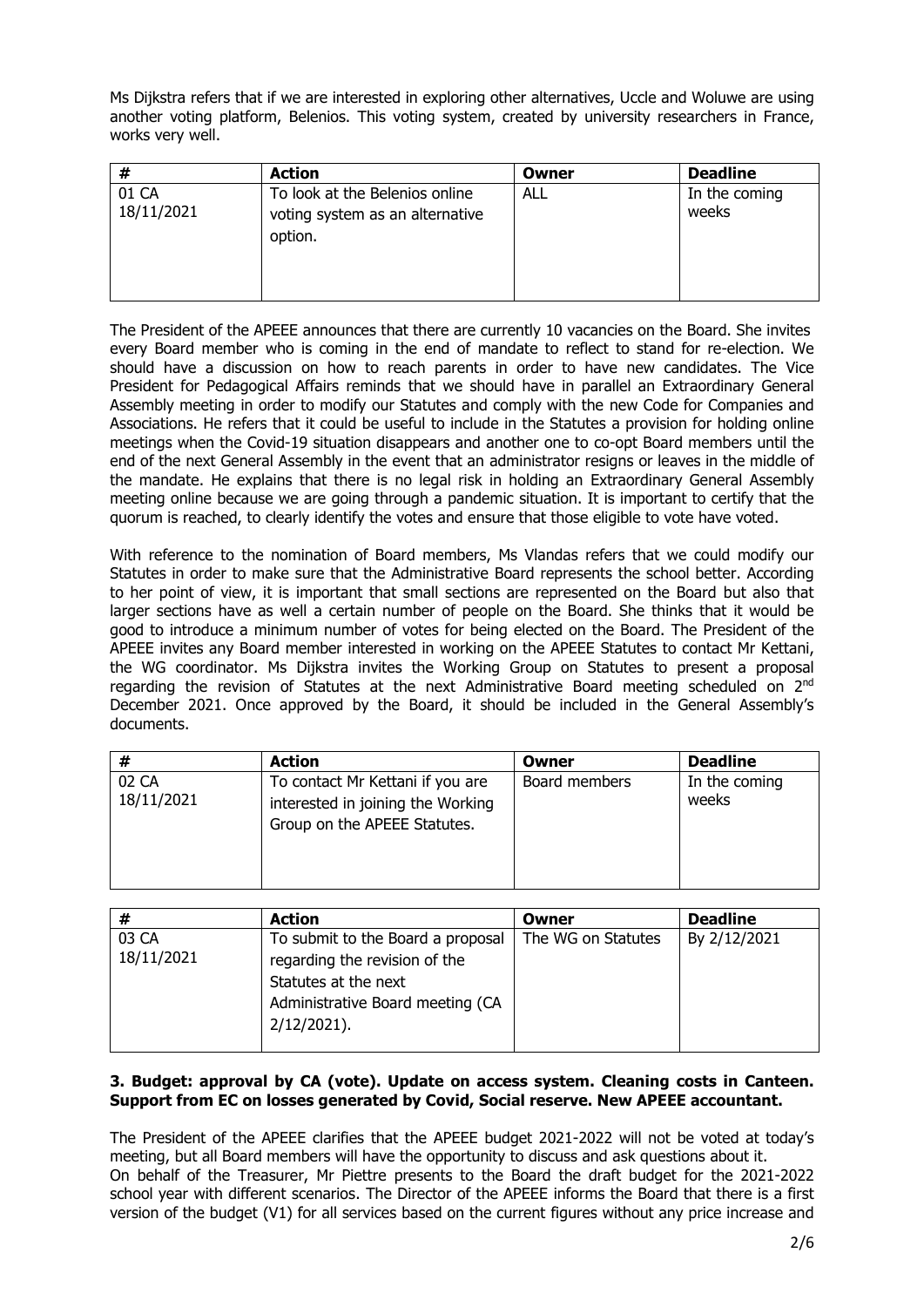other options including a price increase for the Transport and the Food and Beverage services. For the extra-curricular activities, there is only one version without any price increase because the figures are positive. This can be explained because we revised the price of extracurricular activities this year and we have received more enrolments in the extracurricular activities for the 2021-2022 school year.

| <b>AFFAIRES GENERALES</b>  |                                                               |
|----------------------------|---------------------------------------------------------------|
| V <sub>1</sub>             | Only 1 version - based on today 's figures                    |
| V <sub>2</sub>             |                                                               |
| V <sub>3</sub>             |                                                               |
| V <sub>4</sub>             |                                                               |
| <b>Food &amp; beverage</b> |                                                               |
| V <sub>1</sub>             | Base 1.640 enrollements (today) - price increase 0 %          |
| V <sub>2</sub>             | Base 1.850 enrollements (target) - price increase 0 %         |
| V <sub>3</sub>             | Base 1.640 enrollements (today) - price increase 5 %          |
| V <sub>4</sub>             | Base 1.850 enrollements (target) - price increase 5 %         |
| <b>Transport</b>           |                                                               |
|                            | 1 extra employee part-time (today) - price increase 0         |
| V1                         | %                                                             |
| V <sub>2</sub>             | 1 extra employee full time (target 1) - price increase 0<br>% |
|                            | 1 extra employee full time (target 2) - price increase 3      |
| V <sub>3</sub>             | %                                                             |
| V <sub>4</sub>             |                                                               |
| <b>Periscolaire</b>        |                                                               |
| V <sub>1</sub>             | Only 1 version - based on today's figures                     |
| V <sub>2</sub>             |                                                               |
| V <sub>3</sub>             |                                                               |
| V <sub>4</sub>             |                                                               |

Ms Vlandas is not in favour of proposing again a budget increase for the canteen at the next APEEE General Assembly. She would like to know how many enrolments in the canteen service would be required, without changing our current rules, to get a net result of 0 and break-even. For the transport, she thinks that a budget with a slight price increase might be proposed at the next GA because the cost of energy (fuel/gas) has increased. In addition, it might be justified if we decide to move to electric buses.

The President of the APEEE refers that the school management has very vocally supported students being subscribed to the canteen service. They are offering their support in making any marketing campaign in support of the APEEE canteen. Ms Kichaout proposed to present a budget 2021-2022 without any price increase. She thinks that it could be more useful to invest more time in preparing budget scenarios without any price increase rather than proposing these two other versions with price increase. The discussion focuses on the cleaning costs in the canteen. According to the Treasurer's point of view, our association is incurring significant costs for cleaning the plexiglass dividers installed in the canteen building. He refers that plexiglass shields do not prevent Covid-19 transmission because the virus spreads through the air. He thinks that maybe we could remove the plexiglass dividers and the people in charge of cleaning them without infringing the Belgian regulations. We could adopt other sanitary measures, such as HEPA filters, which are more effective at preventing infection and may be less expensive. Mr Piettre clarifies that if we remove the plexiglass panels in the canteen building, we need to check that the 1.5m physical distancing rule is respected because there is a limited space in the canteen.

| #          | <b>Action</b>                     | Owner         | <b>Deadline</b> |
|------------|-----------------------------------|---------------|-----------------|
| 04 CA      | To check if the 1.50 m physical   | Renan Minoche | In the coming   |
| 18/11/2021 | distancing rule may be applied in |               | days            |
|            | the canteen building due to       |               |                 |
|            | infrastructure constraints.       |               |                 |
|            |                                   |               |                 |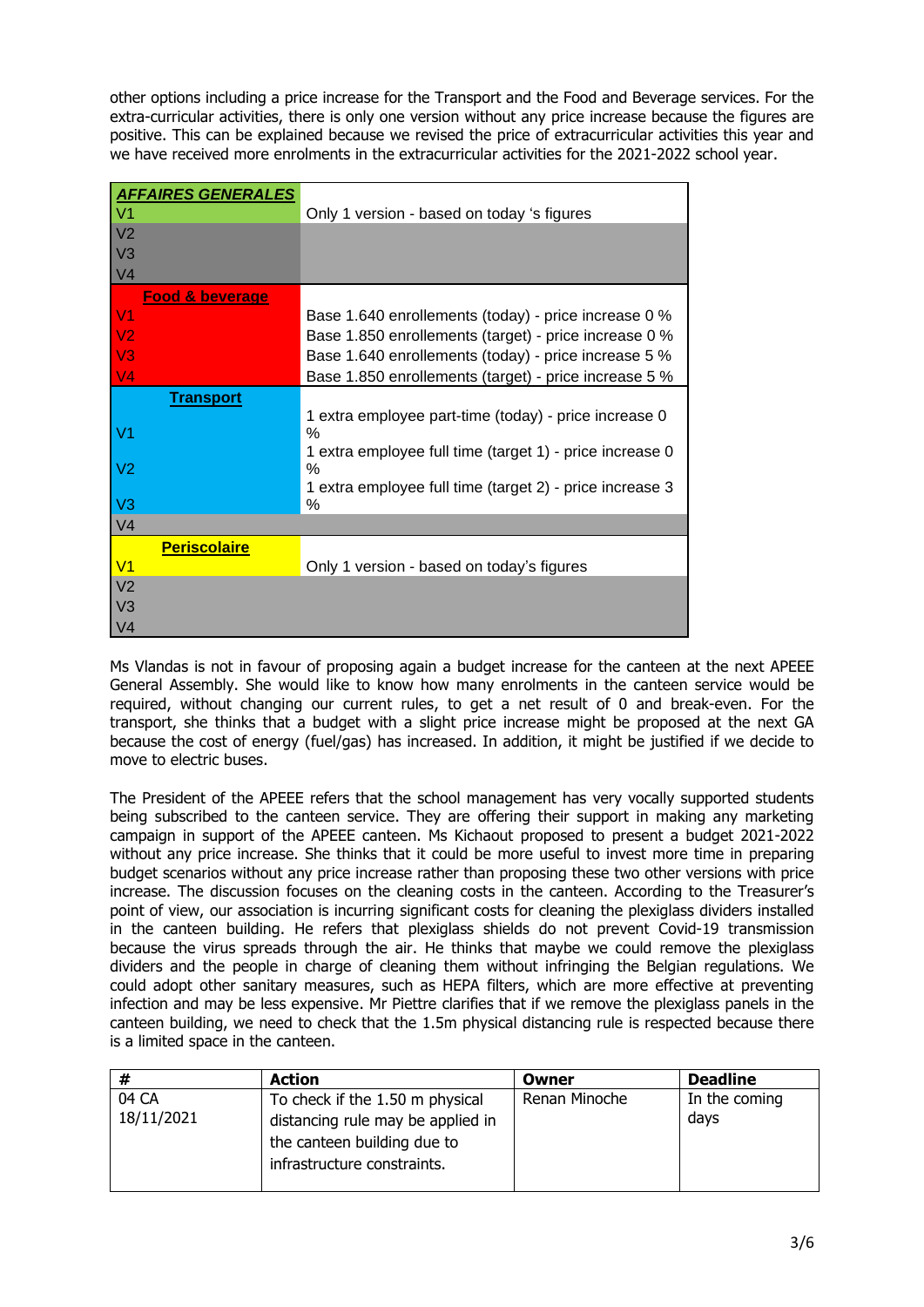The President of the APEEE reminds the Board that the Belgian circulars (812 and 813) contain a recommendation that schools are subjected to a ventilation risk assessment. We should push the school to have this captor of ventilation in the canteen building as well in the sports facilities because students do not wear a mask in these spaces.

Ms Vlandas clarifies that increasing the prices for parents is not the only way to have the break-even in our results, we could also decrease the costs and make our services more efficient. We should think about these costs and review our sanitary measures such as: plexiglass dividers in the canteen or fixed seating plans and tracing on the school buses. According to her point of view, when all passengers wear a face mask on a school bus, there is no need to assign seats and make contact tracing. A lot of time and resources are spent on these tasks.

It is decided to assess what type of costs we can reduce and depend on that we can decide what budget versions we can propose. The Board agrees to continue any questions and discussions on the budget on Bitrix platform and have a formal vote on the draft budget 2021-2022 at the next Administrative Board meeting scheduled on 2nd December 2021.

# **-**Update on PMO.

Mr Rega informs the Board that the parents' association made an accrual of 340.000 euro last year following the PMO's request to receive back the amounts wrongly invoiced from 2012 to 2018. After a series of negotiations between the APEEE and PMO, the amount was reduced to 125.000 euro and we currently have a positive difference. The accountant confirms that this issue has been resolved for the years between 2012 and 2018 and we invoiced the PMO with 92 K euro. The rest of this accrual must be validated by the external auditors and then the Board might decide to reintegrate it in the result or allocate it in other projects.

### **-**Update on Access system.

Mr Piettre informs the Board that the access system works well in the canteen service. We are now conducting some tests in the school buses and the extra-curricular activities due to some bugs in these applications. The target is that the access system may be fully operational in both services in December, before the Holiday period. It is clarified that all new pupils have received from the school the tokens which need to be activated to test the access system.

### -New APEEE accountant.

Mr Rega announces that we have received two good applications for the accounting position. The job interviews will be held tomorrow.

|                     | <b>Action</b>                                                                           | Owner                                                      | <b>Deadline</b>       |
|---------------------|-----------------------------------------------------------------------------------------|------------------------------------------------------------|-----------------------|
| 05 CA<br>18/11/2021 | To prepare and send a new<br>budget version as requested by<br>Ms Vlandas to the Board. | Alexandre Grigorescu<br>Negri, Eric Piettre,<br>Eric Rega. | In the coming<br>days |

| #                   | <b>Action</b>                                                                     | Owner | <b>Deadline</b>       |
|---------------------|-----------------------------------------------------------------------------------|-------|-----------------------|
| 06 CA<br>18/11/2021 | To send any questions or<br>comments on the budget on Bitrix<br>platform, if any. | ALL   | In the coming<br>days |
|                     |                                                                                   |       |                       |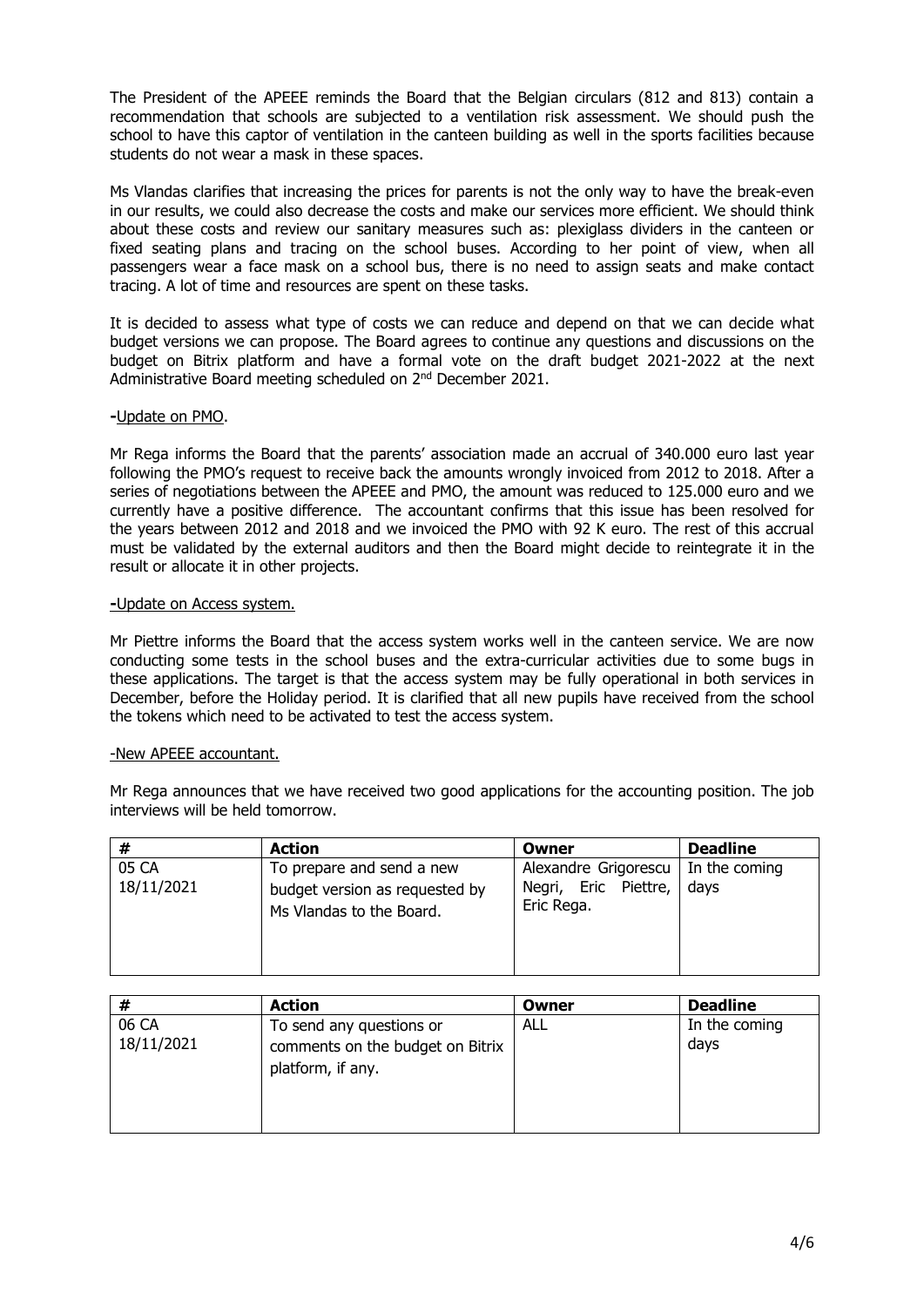| #                   | <b>Action</b>                                                                                                                                 | Owner                                                      | <b>Deadline</b>                     |
|---------------------|-----------------------------------------------------------------------------------------------------------------------------------------------|------------------------------------------------------------|-------------------------------------|
| 07 CA<br>18/11/2021 | To prepare the updated budget<br>2021-2022 which will be<br>submitted to the Board's approval<br>at the next AB meeting (CA<br>$2/12/2021$ ). | Alexandre Grigorescu<br>Negri, Eric Piettre,<br>Eric Rega. | By 2 <sup>nd</sup> December<br>2021 |

# **4. Enrolment policy, overcrowding, future planning for Brussels schools, language sections.**

There is a brief discussion on important topics: the enrolment policy for the next academic year, the overcrowding of the EEs, the future planning for Brussels schools and the regrouping of language sections. The President of the APEEE announces that there will be a Steering Committee meeting tomorrow, and we are doing our best to bring up these points. Ms Dijkstra reminds the Board that the OSG still has the idea of having for the four Brussels schools two active participants in their restrictive meetings and two observers. She outlines that each APEEE needs to be represented in these meetings. If you are not in the room as parent representative, you can't sufficiently represent the parents of your school. Mr Kettani explains that each school has its own specificities and not all schools have the same set-up of linguistic sections so the importance of being present in these meetings. Ms Vlandas refers that the ADP, which represents the future pupils of the European schools, is not invited in these core meetings. She wonders if the Brussels APEEEs and the ADP should not write a joint letter to the new Secretary-General of the European schools requesting that this core group be removed. Two APEEEs are not representative of all school population. The President of the APEEE refers that it is not our role to come up with solutions to these problems, but the Central Office should come up with proposals and consult us on them.

# **5. Procurement continuity of digital/non-digital learning materials in the language sections.**

Ms Buus informs the Board that the English section has raised some concerns about the lack of access to certain materials bring up by others as well as queries concerning monopolies and what the school has in terms of IT materials and textbooks for the children and access to these materials. This is an English section problem but also a cross-section issue. The English section has created a survey that will eventually be circulated to all language sections, looking at what access we have, what IT tools and textbooks we have and who is paying for them. This might be presented to the school as a large cross-section issue. Mr Penev considers this initiative a good starting point.

| #                   | <b>Action</b>                                                                                                         | Owner            | <b>Deadline</b>        |
|---------------------|-----------------------------------------------------------------------------------------------------------------------|------------------|------------------------|
| 08 CA<br>18/11/2021 | To share with the Board the<br>inventory of tools once finalised<br>between the different section<br>representatives. | Stephanie Buus   | In the coming<br>weeks |
|                     | And then to present the final<br>results at the SAC meeting or the<br>next Education Council meeting.                 | Kristin Dijkstra |                        |

#### **6. BYOD – easy4u. Links:**

- **https: //rentcompany.be/en/esbu (EEB1)**
- **https: //rentcompany.be/en/esb (EEB2)**

Ms Dijkstra informs the Board that EEB1 and EEB2 have started working with the Rent Company on digital education. This company was identified and approached by the school directly. The parents' association only supports this project. The President of the APEEE of Brussels IV refers that the Rent company's website looks very interesting. She encourages everyone to visit this website as soon as